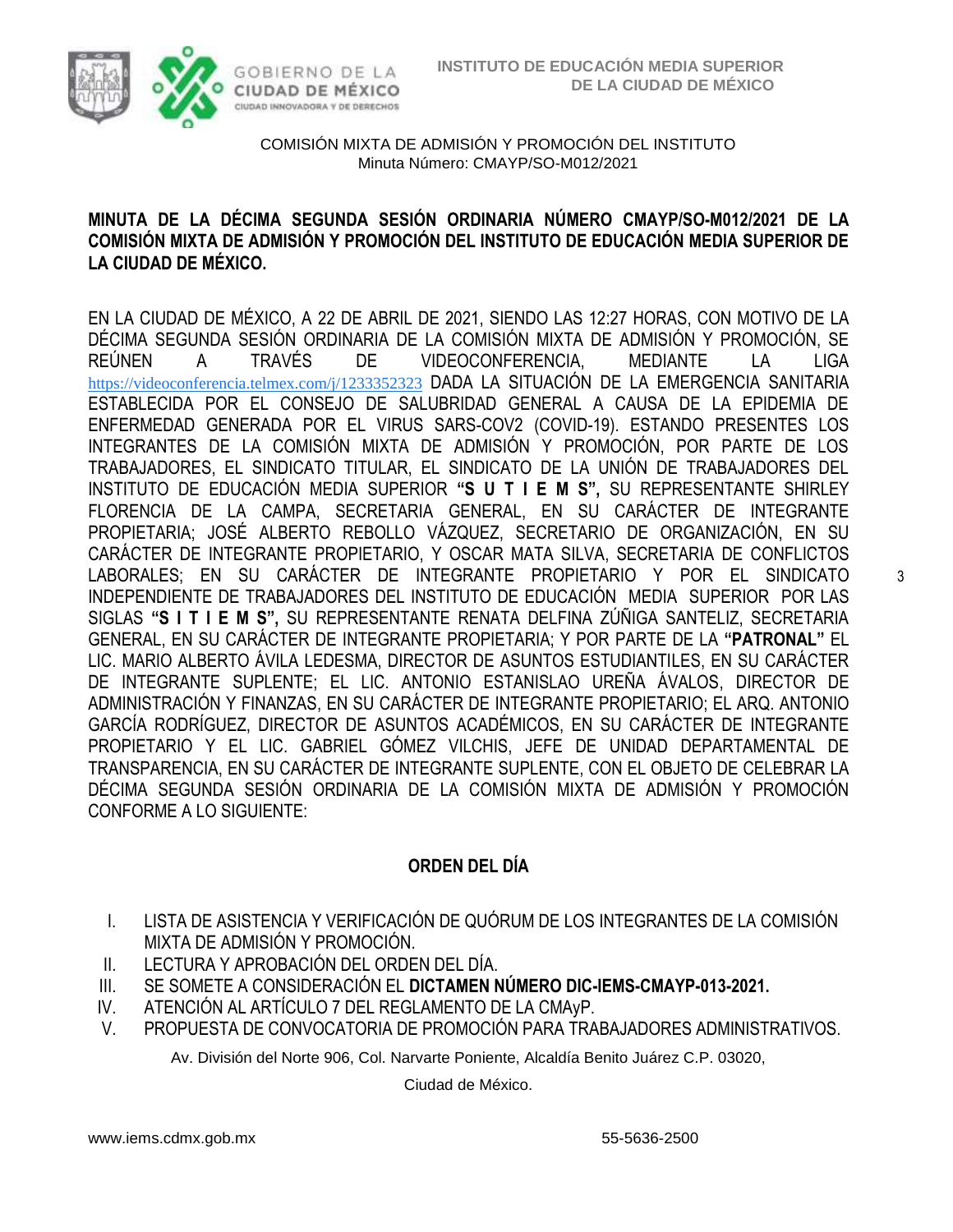

- VI. SE SOMETE A CONSIDERACIÓN LA FECHA PARA LA CELEBRACIÓN DE LA DÉCIMA TERCERA SESIÓN ORDINARIA DE LA COMISIÓN.
- VII. ASUNTOS GENERALES.

#### **M I N U T A**

**PRIMERO.-** DE ACUERDO CON LA LISTA DE ASISTENCIA DE LOS INTEGRANTES DE LA COMISIÓN, EXISTE QUÓRUM LEGAL VÁLIDO PARA LLEVAR A CABO LA DÉCIMA SEGUNDA SESIÓN ORDINARIA DE LA COMISIÓN MIXTA DE ADMISIÓN Y PROMOCIÓN.

**SEGUNDO.-** PREVIA LECTURA SE APRUEBA EL ORDEN DEL DÍA PROPUESTO POR LOS INTEGRANTES.

**TERCERO.-** LOS INTEGRANTES DE LA COMISIÓN MIXTA DE ADMISIÓN Y PROMOCIÓN APRUEBAN EN TODAS Y CADA UNA DE SUS PARTES EL DICTAMEN **DIC-IEMS-CMAYP-013-2021**, LO ANTERIOR PARA TODOS LOS EFECTOS ADMINISTRATIVOS CORRESPONDIENTES.

**CUARTO.-** LA DIRECCIÓN DE ADMINISTRACIÓN Y FINANZAS ENTREGA EL LISTADO TOTAL DE PLAZAS, CON NÚMERO DE LA MISMA Y EL DATALLE DE OCUPADA O VACANTE, SIN EMBARGO EN CUMPLIMIENTO AL ARTÍCULO 7 DEL RCMAyP SE DEBE INCLUIR NÚMERO DE EMPLEADO, NOMBRE DEL TITULAR, TIPO DE CONTRATO, TURNO, ADSCRIPCIÓN, DIGITO SINDICAL Y SALARIO, POR LO QUE DEBERÁ ENTREGAR A MÁS TARDAR, EN LA PROXIMA SESIÓN ORDINARIA EL COMPLEMENTO.

POR SU PARTE EL SITIEMS ENTREGÓ A LA DIRECCIÓN DE ADMINISTRACIÓN Y FINANZAS EL 19 DE ABRIL DE 2021, LA RELACIÓN DE TRABAJADORES DE BASE AFILIADOS AL MISMO.

EL SUTIEMS ENTREGA EN ESTÁ SESIÓN SU RELACIÓN DE TRABAJADORES AFILIADOS, POR LO QUE AMBOS DAN CUMPLIMIENTO AL ARTÍCULO 7 DEL RCMAyP.

**QUINTO.-** PROPUESTA DE CONVOCATORIA DE PROMOCIÓN PARA PERSONAL ADMINISTRATIVO, LA DIRECCIÓN DE AMINISTRACIÓN Y FINANZAS ENTREGA A LOS INTEGRANTES DE LA COMISIÓN, EL DETALLE DE LAS PLAZAS VACANTES, HACIENDO LA DIVISIÓN ENTRE LAS QUE SON SUJETAS A CAMBIO DE TURNO O PLANTEL O A PUBLICA ABIERTA Y POR TANTO NO PUEDEN SER CONSIDERADAS EN LA PRESENTE CONVOCATORIA DE PROMOCIÓN.

LOS SINDICATOS ENTREGAN PROPUESTAS DE REDACCIÓN SOBRE LA CAPACITACIÓN, PERFILES Y CONSTANCIA DE EXPERIENCIA EN EL ÁREA PARA SER INTEGRADOS EN LA CONVOCATORIA DE

Av. División del Norte 906, Col. Narvarte Poniente, Alcaldía Benito Juárez C.P. 03020,

Ciudad de México.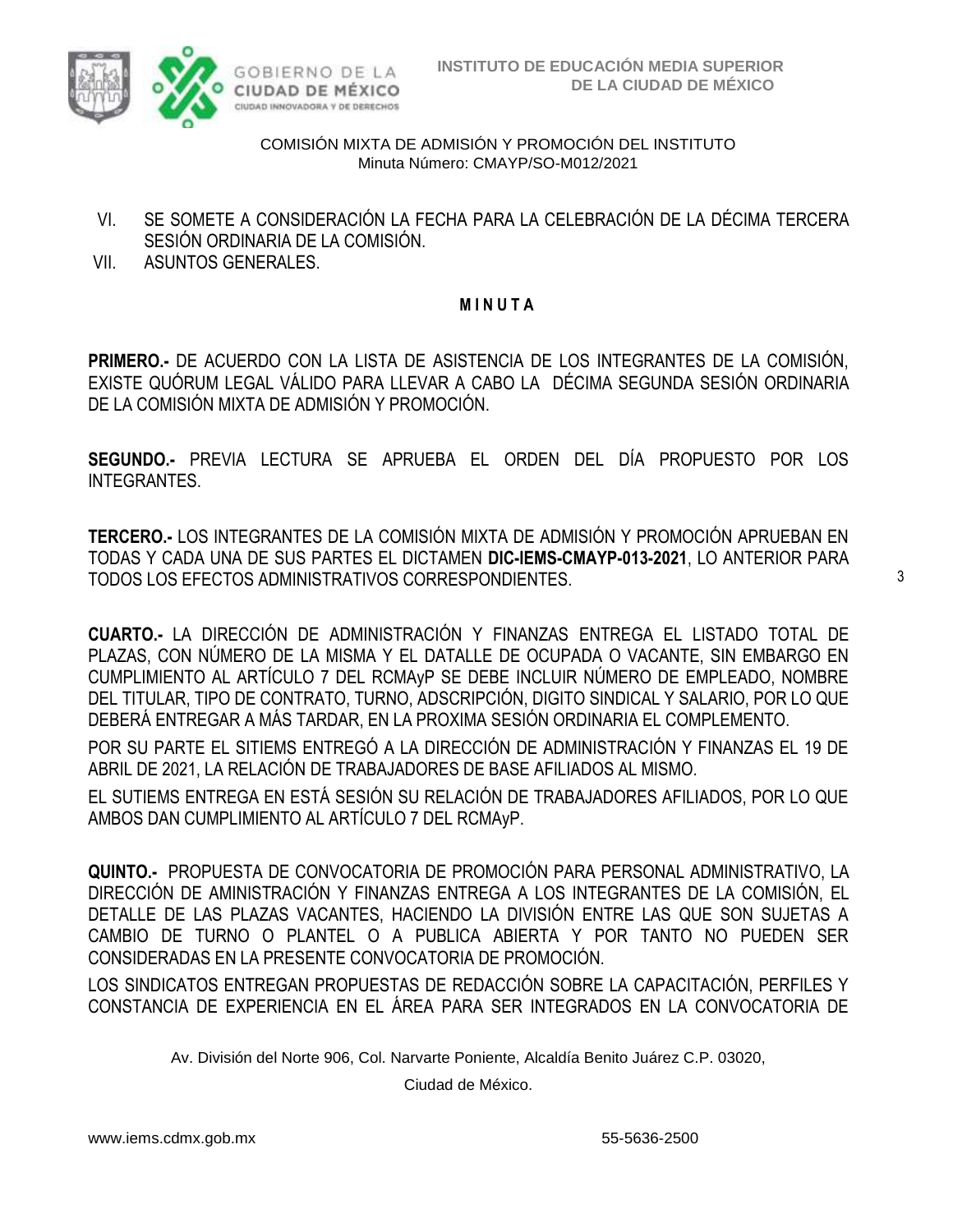

PROMOCIÓN DE PERSONAL ADMINISTRATIVO, ASÍ COMO INFORMACIÓN SOBRE EL RASTREO DEL ESTATUS DE PLAZAS ADMINISTRATIVAS VACANTES.

**SEXTO.-** SE ACUERDA FECHA PARA LA CELEBRACIÓN DE LA DÉCIMA TERCERA SESIÓN ORDINARIA DE LA COMISIÓN MIXTA DE ADMISIÓN Y PROMOCIÓN EL DÍA 29 DE ABRIL DE 2021, A LAS 11:00 HRS. SE ENVIARÁ MEDIANTE CORREO ELECTRÓNICO LA LIGA DE LA VIDEOCONFERENCIA A LOS INTEGRANTES, PREVIO A LA SESIÓN RESPECTIVA.

**SÉPTIMO.-** LOS ACUERDOS TOMADOS EN LA PRESENTE SESIÓN, SON VÁLIDOS Y SURTIRÁN SUS EFECTOS LEGALES Y JURÍDICOS EN TÉRMINOS DE LO DISPUESTO POR EL NUMERAL TERCERO, PÁRRAFOS SÉPTIMO Y OCTAVO DEL "ACUERDO POR EL QUE SE AUTORIZA EL USO DE MEDIOS REMOTOS TECNOLÓGICOS DE COMUNICACIÓN COMO MEDIOS OFICIALES PARA CONTINUAR CON LAS FUNCIONES ESENCIALES Y SE ESTABLECEN MEDIDAS PARA LA CELEBRACIÓN DE LAS SESIONES DE LOS ÓRGANOS COLEGIADOS EN LAS DEPENDENCIAS, ÓRGANOS DESCONCENTRADOS, ENTIDADES DE LA ADMINISTRACIÓN PÚBLICA Y ALCALDÍAS DE LA CIUDAD DE MÉXICO, CON MOTIVO DE LA EMERGENCIA SANITARIA POR CAUSAS DE FUERZA MAYOR DEL CONSEJO DE SALUD DE LA CIUDAD DE MÉXICO", PUBLICADO EN LA GACETA OFICIAL DE LA CIUDAD DE MÉXICO EL 06 DE ABRIL DE 2020".

**OCTAVO.-** AGOTADOS EN SU TOTALIDAD LOS ASUNTOS DEL ORDEN DEL DÍA, LOS INTEGRANTES DE LA COMISIÓN EXPRESARON SU CONSENTIMIENTO SIN MEDIAR ALGÚN VICIO DE LA VOLUNTAD, RESPECTO DE LA MINUTA EMITIDA, LA QUE SURTIRÁ SUS EFECTOS LEGALES A PARTIR DE SU PUBLICACIÓN EN LA PÁGINA OFICIAL DEL INSTITUTO DE CONFORMIDAD CON EL NUMERAL SÉPTIMO DE LA PRESENTE MINUTA, Y LAS FIRMAS AUTÓGRAFAS DE LOS QUE EN ELLA INTERVINIERON SE ASENTARAN UNA VEZ TERMINADA LA EMERGENCIA SANITARIA

----------------------------------------------------------------------------------------------------------------------------------------------------- ESTE DOCUMENTO SE CONCLUYE SIENDO LAS 14:25 HORAS DEL 22 DE ABRIL DE 2021---------------------

-----------------------------------------------------------------------------------------------------------------------------------------------

Av. División del Norte 906, Col. Narvarte Poniente, Alcaldía Benito Juárez C.P. 03020, Ciudad de México.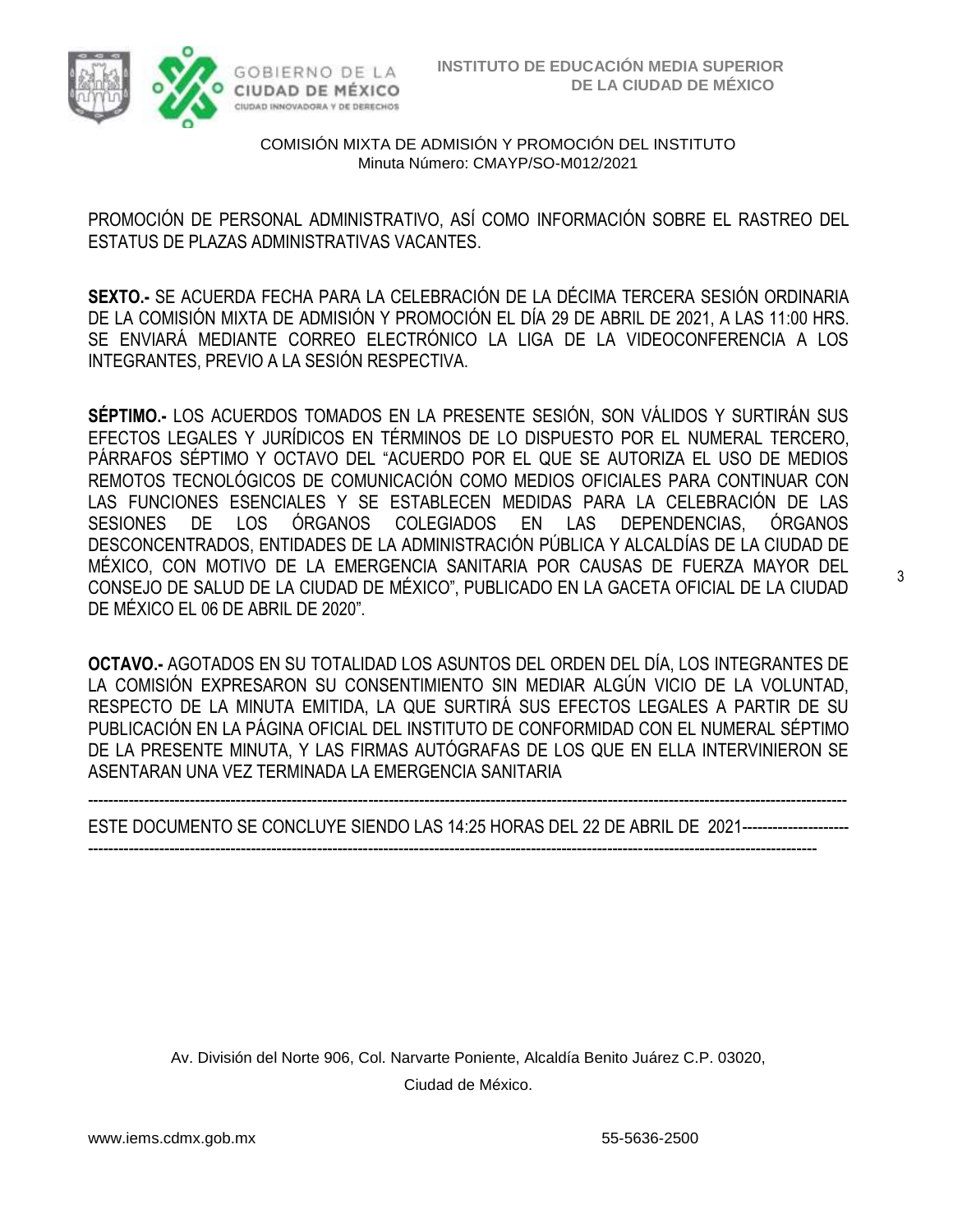

### **FIRMAN LAS PARTES**

#### **POR PARTE DE LOS TRABAJADORES DEL IEMSCDMX**

#### **SHIRLEY FLORENCIA DE LA CAMPA RENATA DELFINA ZUÑIGA SANTELIZ**

INTEGRANTE PROPIETARIA SECRETARIA GENERAL DEL SINDICATO DE LA UNIÓN DE TRABAJADORES DEL INSTITUTO DE EDUCACIÓN MEDIA SUPERIOR (SUTIEMS)

INTEGRANTE PROPIETARIA SECRETARIA GENERAL DEL SINDICATO INDEPENDIENTE DE TRABAJADORES DEL INSTITUTO DE EDUCACIÓN MEDIA SUPERIOR (SITIEMS)

### **JOSÉ ALBERTO REBOLLO VÁZQUEZ OSCAR MATA SILVA**

INTEGRANTE PROPIETARIO SECRETARIO DE ORGANIZACIÓN DEL SINDICATO DE LA UNIÓN DE TRABAJADORES DEL INSTITUTO DE EDUCACIÓN MEDIA SUPERIOR (SUTIEMS)

INTEGRANTE PROPIETARIO SECRETARIO DE CONFLICTO LABORALES EL SINDICATO DE LA UNIÓN DE TRABAJADORES DEL INSTITUTO DE EDUCACIÓN MEDIA SUPERIOR (SUTIEMS)

Av. División del Norte 906, Col. Narvarte Poniente, Alcaldía Benito Juárez C.P. 03020, Ciudad de México.